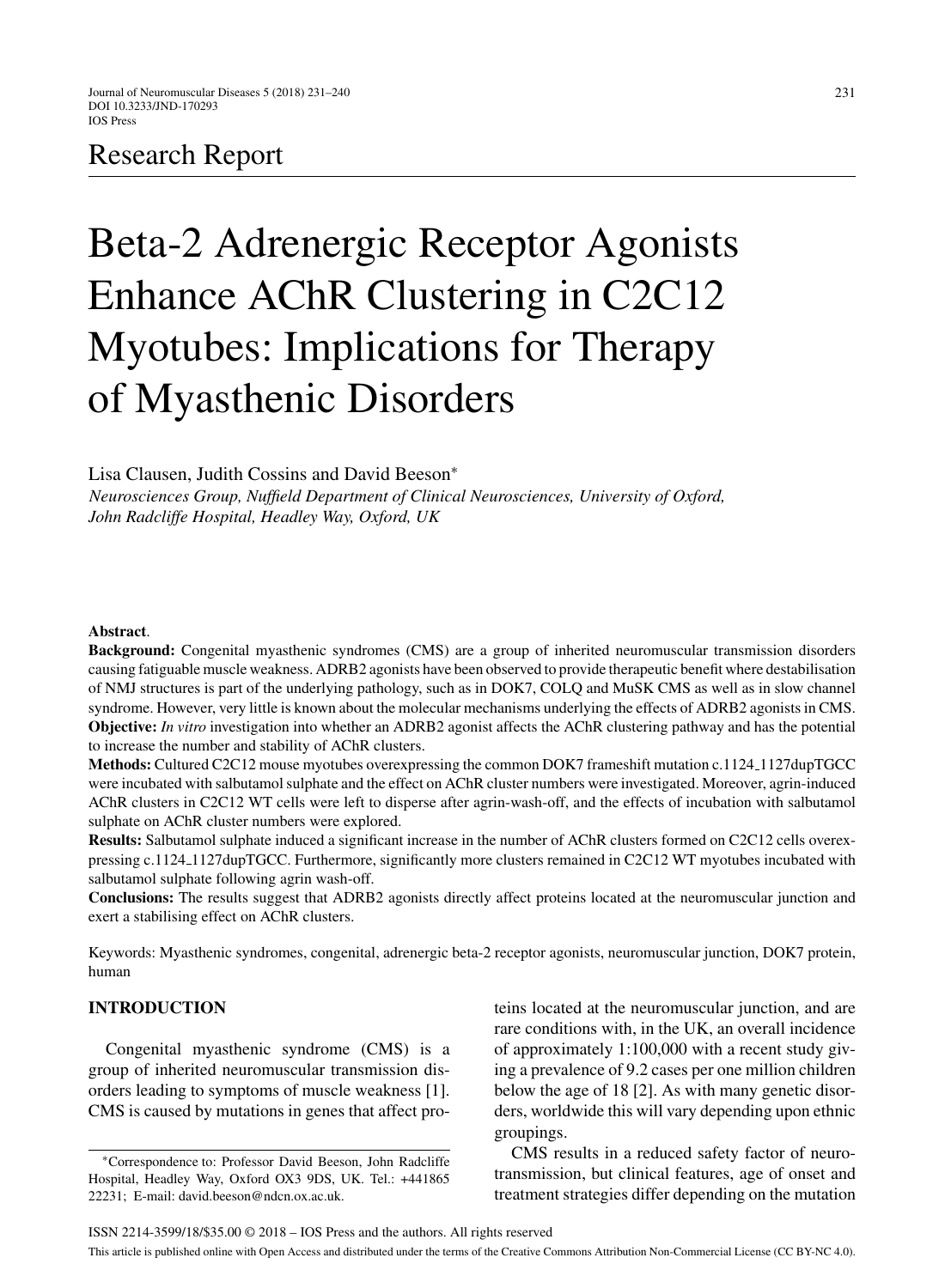[1, 3]. CMS is a very heterogeneous group of disorders, with at least 29 affected genes identified [4, 5]. In about 20% of UK CMS cases, patients have mutations in the gene *DOK7* and develop a characteristic limb-girdle pattern of weakness [3, 6]. DOK7, expressed in skeletal muscle, was discovered in 2006 as a key molecule involved in the development and maintenance of the neuromuscular junction [7]. Dimeric DOK7 binds to the juxtamembrane region of muscle specific kinase (MuSK), promotes transautophosphorylation and, together with signalling of the nerve-derived protein agrin, activation of MuSK [8]. Subsequent downstream kinase activity of MuSK promotes the formation of a dense array of clustered acetylcholine receptors (AChR) on the postsynaptic membrane beneath the nerve terminal which is required for efficient neurotransmission [9]. Muscle biopsies from DOK7 patients revealed small simplified neuromuscular junctions (NMJ) [6, 10–12]. Postsynaptic junctional folds were often degenerated, and the length of the postsynaptic membrane was significantly reduced. Furthermore, absence or degeneration of nerve terminals was common. Overexpression of mutant DOK7 in cultured C2C12 mouse muscle cells, such as the commonly identified frameshift mutation c.1124<sub>-1127</sub>dupTGCC, caused a significant reduction in the number of AChR clusters [6].

The choice of treatment for CMS depends on the pathology underlying the disease, and drugs which reduce fatigable weakness in some CMS subtypes may be harmful in others. Neurotransmission enhancing acetylcholinesterase inhibitors, in some cases given in combination with 3,4 diaminopyridine, were, before the advent of modern molecular genetics, first line treatment for CMS other than acetylcholinesterase deficiency caused by mutations in COLQ [13]. While cholinesterase inhibitors are beneficial in many types of CMS such as fast channel syndrome, rapsyn CMS and AChR deficiency mutations [4], they had no effect or caused worsening of symptoms in DOK7 CMS [6].

Instead, a marked response to ephedrine and salbutamol which stimulate the beta-2 adrenergic receptor (ADRB2) system was noticed [6, 10, 14, 15]. This observation sparked a revival of ADRB2 agonists as treatment for neuromuscular disorders, and for many patients a combinatorial treatment approach is now chosen.

Despite the well-documented effects of ADRB2 agonists in CMS, very little is known about how ADRB2 activation affects NMJ functioning. The aim of this paper is to shed light on the molecular mechanisms underlying the dramatic effects of ADRB2 agonists in DOK7 CMS. It was hypothesised that the ADRB2 cAMP/PKA-signalling cascades directly affect proteins located at the NMJ.

ADRB2 agonists appear to provide benefit where destabilisation of NMJ structures is part of the underlying pathology, such as in DOK7, COLQ, MuSK, LRP4 CMS as well as in one reported case of slow channel syndrome [4]. Here, the effects of an ADRB2 agonist on the number and stability of AChR clusters were investigated in cultured C2C12 mouse muscle cells.

#### **MATERIALS AND METHODS**

#### *Cell culture*

C2C12 myoblasts and Phoenix-ECO cells were purchased from ATCC, HEK293T cells were purchased from ECACC. Cells were passaged using 0.5% Trypsin-EDTA (Invitrogen), diluted 1:10 in PBS, and cultured in growth medium at 37◦C and 5.5% CO<sub>2</sub>.

# *Production of agrin*

Neural agrin was produced by transfection of HEK293T cells with plasmid DNA containing soluble short rat agrin (plasmid kindly donated by the late Dr. Werner Hoch). This truncated form of agrin contains the truncated C-terminus of agrin with a 12 amino acid insert at the x-splice site, a four amino acid insert at the y-splice site and an eight amino acid insert at the z-splice site, and has been shown to be sufficient to induce AChR clustering in C2C12 cells [16]. HEK293T cells were seeded at  $2 \times 10^6$  cells in a T75 flask in HEK cell growth medium (DMEM (Sigma-Aldrich), supplemented with 10% FCS (Gibco) and 1% PSA (100x Antibiotic-Antimycotic, Gibco)). The following day, cells were transfected with  $18 \mu g$ plasmid DNA, using polyethyleneimine and 20% glucose. The following morning, the transfection solution was replaced with 7 ml HEK cell growth medium, and cells were left for incubation for further two days. The conditioned medium containing agrin was centrifuged at 1200 g for 10 min at room temperature, aliquoted and frozen at –20◦C. A fresh aliquot was used for each experiment and thawed shortly before use. To determine a suitable agrin concentration for AChR cluster induction, a titration experiment was conducted for each batch of agrin.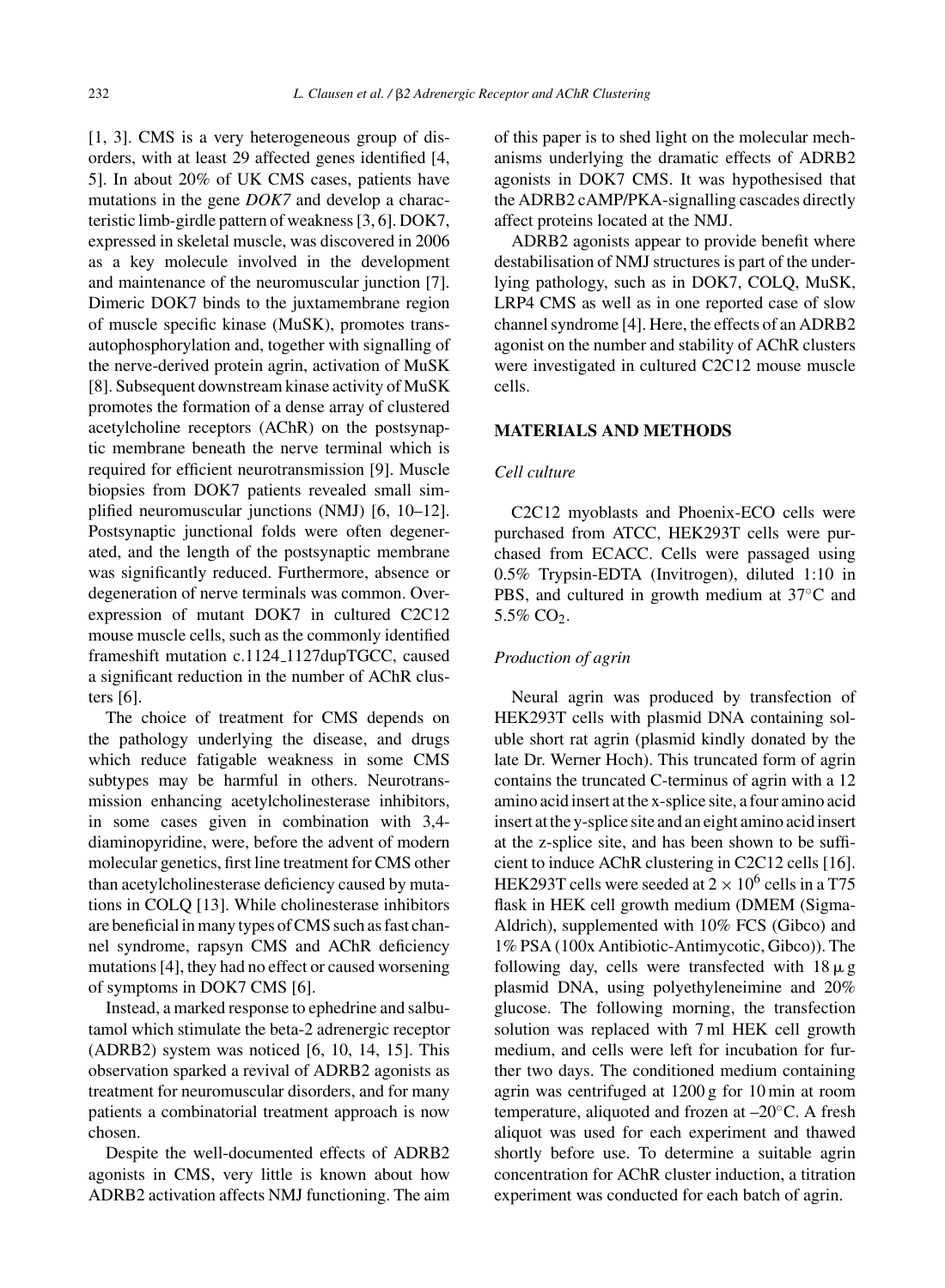#### *Production of retrovirus and retroviral infection*

DOK7-encoding cDNA was cloned into the retroviral expression vector pBabe puro EGFP and transfected into Phoenix-ECO cells. Phoenix-ECO cells were seeded at  $2 \times 10^6$  in T25 tissue culture flasks in DMEM, supplemented with 10% FCS and 1% PSA. The following day, cells were transfected with  $12 \mu$ g DNA using polyethyleneimine. Cells were transferred to a T75 flask the following day and incubated in 7 ml of growth medium for another two days. The conditioned medium containing retrovirus was harvested and centrifuged for 10 min at 1200 g at room temperature to remove cell debris. 1 ml aliquots were stored at –80◦C and thawed shortly before each infection. Equipment used for handling retrovirus or for cells recently infected with retrovirus was decontaminated with Distel Laboratory Disinfectant (Tristel) for at least 15 min before disposal. C2C12 myoblasts were seeded at  $3 \times 10^5$  in T25 tissue culture flasks and infected with 1 ml retrovirus and  $1\mu$ l of polybrene (8 $\mu$ g/ml, Sigma-Aldrich) the following night. The next day, cells were reseeded in a T75 or T175 flask depending on the density and left to grow in growth medium for one day. To select for infected cells, the medium was then supplemented with 1µg/ml puromycin dihydrochloride (Sigma-Aldrich), and cells were kept under selection during further passaging.

#### *AChR clustering assay*

C2C12 myoblasts were seeded at a concentration of  $6 \times 10^4 - 10^5$  in 24-well plates. Cells were left to grow for 48 hours in DMEM, supplemented with 15% FCS and with 1% PSA to reach 100% confluency. Differentiation of myoblasts into myotubes was induced by growth factor depletion. Cells were cultured in differentiation medium (DMEM supplemented with 2% FCS and with 1% PSA) for 5–10 days until myotubes formed.

C2C12 cells overexpressing DOK7 form AChR clusters in the absence of agrin [7]. To induce clustering of AChRs in C2C12 WT cells, myotubes were incubated with soluble short rat agrin for 16 h. Cells were washed three times for 5 min in differentiation medium to remove agrin.

AChR clusters were visualised by incubation of myotubes with Alexa Fluor-594 conjugated alpha-bungarotoxin (Invitrogen), diluted 1:500 in differentiation medium, for 1 h at 37°C. Cells were washed three times for 5 min in the dark with differentiation medium and fixed in differentiation medium, supplemented with 3% paraformaldehyde (TAAB) for 20 min at room temperature in the dark. The fixing solution was removed and the cells were stored in PBS  $(1 \text{ ml}/24 \text{ well})$  at  $4 °C$ .

Images of myotubes were acquired using an Olympus IX71 fluorescence microscope at 20x magnification, using Simple PCI software (purchased from Digital Pixel). At least 20 microscopic fields per experimental condition were selected in the bright field to ensure the presence of AChR myotubes without selecting for areas with AChR clusters. Images in the red fluorescence channel were acquired and analysed manually using the software Volocity (Improvision). Only clusters longer than  $3 \mu m$ (or  $5 \mu m$  for AChR dispersion experiments) were included in the statistical analysis.

Application of treatment solutions, microscopy and image analysis were carried out blinded.

#### *Western blot analysis*

C2C12 myoblasts were seeded onto 6-well plates at a density of  $4 \times 10^5$  cells/well. Cells were differentiated into myotubes which were lysed with  $200 \mu$ . lysis buffer/well, supplemented with 1:100 protease inhibitor cocktail, for 15 mins under agitation at 4◦C. Cells were scraped off the plates and centrifuged for 12 min at 12000 g at 4◦C. Protein concentration was determined using a Pierce BCA Protein Assay Kit. 8g protein was mixed with 4x NuPAGE LDS sample buffer and 10x NuPAGE sample reducing buffer. Samples were incubated at 95◦C for 5 min prior to SDS-PAGE. Proteins were transferred to nitrocellulose and probed with anti-DOK7 antibody H-284 (Santa Cruz) 1:500 and secondary antibody HRPconjugated anti-rabbit (Dako) 1:1000, followed by detection using ECL reagent (GE Healthcare).

# *Statistical analysis of the number of AChR clusters*

A significance level of 0.05 was selected for all statistical analyses.

Differences in the number of AChR clusters were statistically analysed, using the Software RStudio for Windows (RStudio, Inc., version 0.98.1074).

In the analysis of cluster numbers, the response data are counts with no fixed maximum which can be modelled using a Poisson distribution [17]. A widely used method for the analysis of count data is fitting a generalised mixed effects model (GLMM), which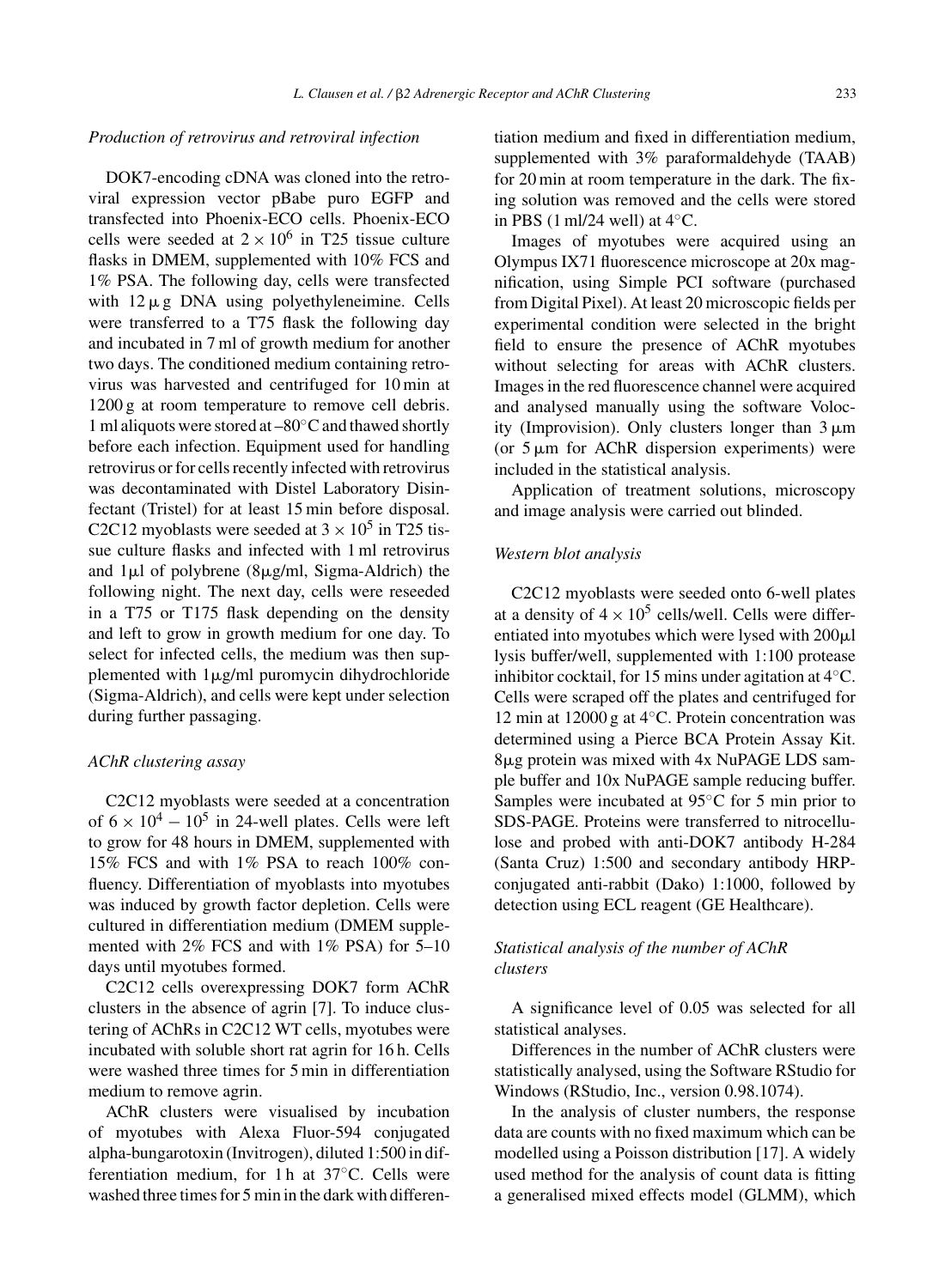combines the properties of two regression models [18]. As a type of generalised linear model, the GLMM "generalises" ordinary linear regression by allowing the response variable to be other than normally distributed. Secondly, as a type of mixed effect model, the GLMM incorporates both fixed and random effects. The application of an ADRB2 agonist at different concentrations or the expression of a particular DOK7 mutation is the explanatory variable of interest and can be interpreted as a fixed effect. Since experimental results are pooled from at least three experiments and variation between cultured cell samples is common, this variation based on performing separate experiments is incorporated in the model as a random effect. Thus, a Poisson generalised mixed effects model was fitted, with cluster counts as the response variable, drug concentration as a fixed effect coded as a categorical variable, and with experiment as a random intercept (R package MASS, function glmmPQL). Differences between mean cluster counts were tested for significance by performing Wald *t*-tests (Bonferroni-corrected). The number of clusters in 20 microscopic fields was counted, and the mean number per microscopic field was calculated. This was repeated N number of times as stated in the respective figure legend. The difference in the mean AChR cluster count between untreated and treated cells was determined for each drug concentration and tested for significance. Of note, when Poisson regression models are fitted for the analysis of count data, the Poisson mean representing an expected count has to be positive in value. Therefore, the logarithm of the mean count is modelled, and the results of the significance test are on a log scale accordingly (logarithm to the base e). For straight forward interpretation of the results, the data were unlogged and the "raw" cluster numbers were visualised in a separate bar chart.

# **RESULTS**

The common *DOK7* frameshift duplication mutation c.1124 27dupTGCC causes a significant decrease in the number of AChR clusters when overexpressed in C2C12 cells compared to cells overexpressing WT DOK7 [6]. A cell line overexpressing c.1124 27dupTGCC was therefore considered to provide a suitable *in vitro* model of DOK7 CMS, which could then be utilised to investigate the effects of ADRB2 agonists on the AChR clustering pathway.

To establish this model for DOK7 CMS the pBabe/puro retroviral expression system was used which ensures nearly 100% infection efficiency and allows for the generation of stable cell lines [19]. Retrovirus was produced by transfection of Phoenix-ECO cells with plasmid DNA containing c.1124 27dupTGCC. The plasmids were generated by cloning of human DOK7-encoding cDNA into pBabe puro EGFP, which has an internal ribosomal entry site upstream of enhanced green fluorescent protein (EGFP) such that DOK7 and EGFP are expressed as two separate proteins [20]. C2C12 myoblasts were infected with retrovirus, and the puromycin-resistance gene in the pBabe-vector allowed for selection of cells. The resulting stable cell line is henceforth referred to as  $C2C12^{DOK7}$  c.1124.27dupTGCC. A stable  $C2C12$ line expressing wild type DOK7, referred to as  $C2C12^{DOK7 \text{ WT}}$  was also generated. To demonstrate over-expression of wild type and mutant DOK7 in both of these cell lines, the myoblasts were differentiated into myotubes and cell lysates were analysed by western blot. DOK7 was robustly expressed in both cell lines compared with C2C12 myotubes which had been infected with control retrovirus expressing EGFP (Fig. 1A)

 $C2C12^{DOK7}$  c.1124.27dupTGCC myoblasts were differentiated into myotubes by serum starvation and treated for 22 hours with 0, 0.01, 0.1, 1, 5, 10 or  $50 \mu M$  of salbutamol sulphate. Salbutamol sulphate, either added at the initiation of differentiation or when myotubes had formed did not affect either myotube number or diameter. AChR clusters formed on the myotubes were visualised with Alexa Fluor-594 conjugated bungarotoxin. The difference in the mean AChR cluster count between untreated  $(0 \mu M)$ and treated cells was determined for each drug concentration and tested for significance. A significant dose-dependent increase in the number of clusters was observed (Fig. 1). 0.01 and  $0.1\mu$ M salbutamol sulphate caused a similar increase in AChR clustering  $(p=0.001$  and  $p=0.00002$ , respectively). 1 and  $5\mu$ M caused a further increase in clustering  $(p < 0.00005$  and  $p < 0.00005$ , respectively), whereas a less marked increase in the treatment response was found at  $10\mu$ M ( $p < 0.00005$ ). The largest increase in AChR clustering was obtained after incubation with  $50\mu$ M salbutamol sulphate (increase of 99%, *p* < 0.00005). Baseline levels of AChR cluster numbers in the absence of treatment can vary considerably between stable cell lines, i.e. between retroviral infections (between 5 and 15 clusters per field). Variation also often occurs between experiments on cells from the same batch, and this is likely to be the cause of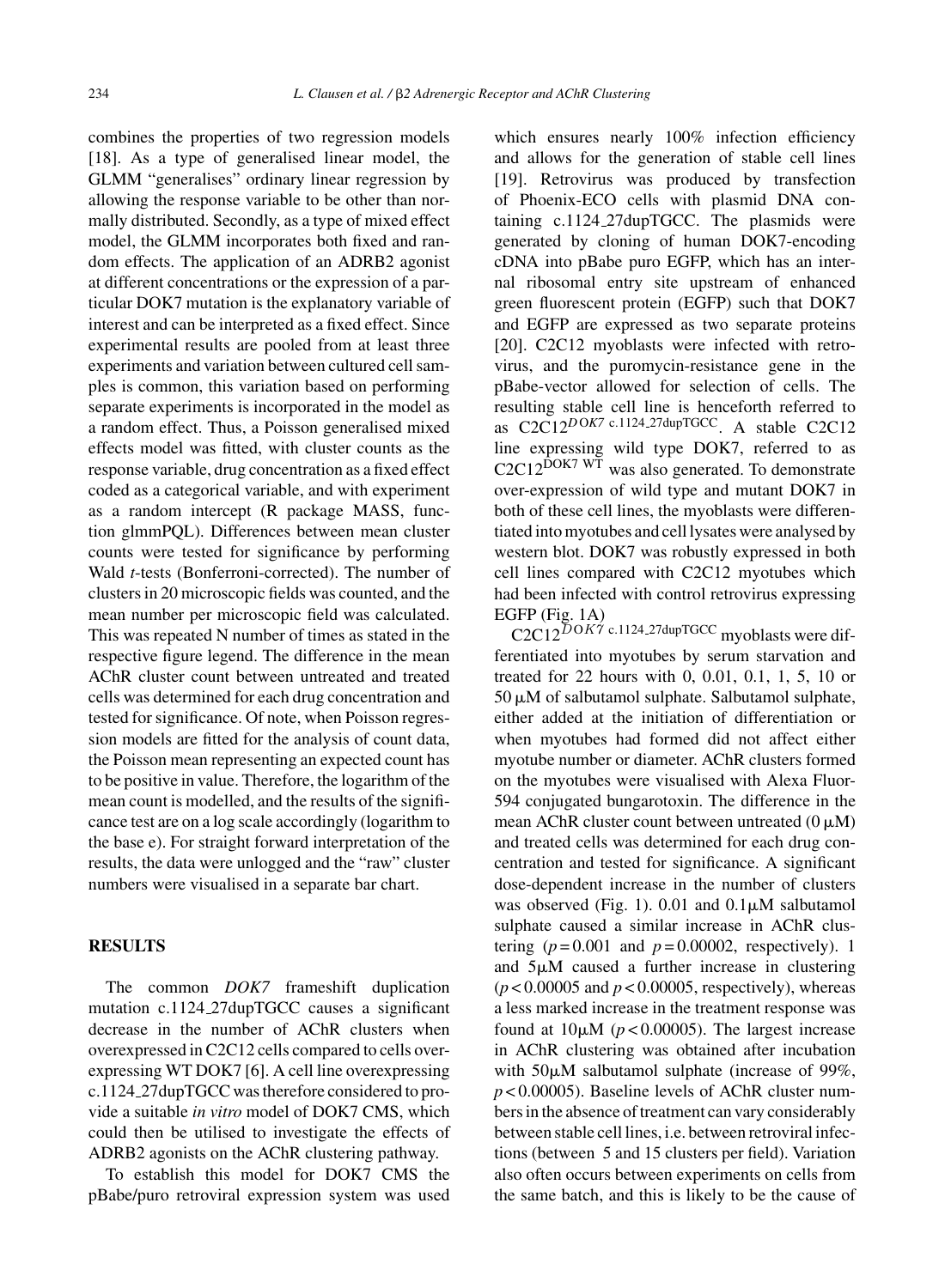

Fig. 1. Effects of salbutamol sulphate on AChR clustering in C2C12<sup>DOK7c.1124</sup>.27dupTGCC cells. (A) C2C12<sup>DOK7c.1124.27dupTGCC</sup> and C2C12DOKWT myotubes robustly express DOK7 compared with control myotubes infected with pBABE-PURO-EGFP. Myotube lysates were analysed by western blot using anti-DOK7 antibody H-284 (Santa Cruz) 1:500. (B-D) C2C12<sup>DOK7c.1124</sup> 27dupTGCC myotubes were incubated with 0.01, 0.1, 1, 5, 10 or 50 $\mu$ M salbutamol sulphate for 22 h. (B) Salbutamol sulphate treatment induced a significant increase in the number of clusters at all concentrations tested (difference =  $0.31$ , SE =  $0.08$ ,  $p = 0.001$ , difference =  $0.32$ , SE =  $0.07$ ,  $p = 0.00002$ , difference = 0.47, SE = 0.05, *p* < 0.00005, difference = 0.52, SE = 0.07, *p* < 0.00005, difference = 0.37, SE = 0.06, *p* < 0.00005, and difference = 0.68, SE = 0.05, *p* < 0.00005, respectively). (C) Data back-transformed into cluster numbers. (D) Representative microscopic images of C2C12<sup>DOK7c.1124.27dupTGCC</sup> myotubes treated with salbutamol sulphate as indicated. N = 12. Error bars indicate the standard error of the mean. n.s. $p > 0.05$ \*\*\* $p \le 0.001$ , \*\*\*\* $p \le 0.0001$ .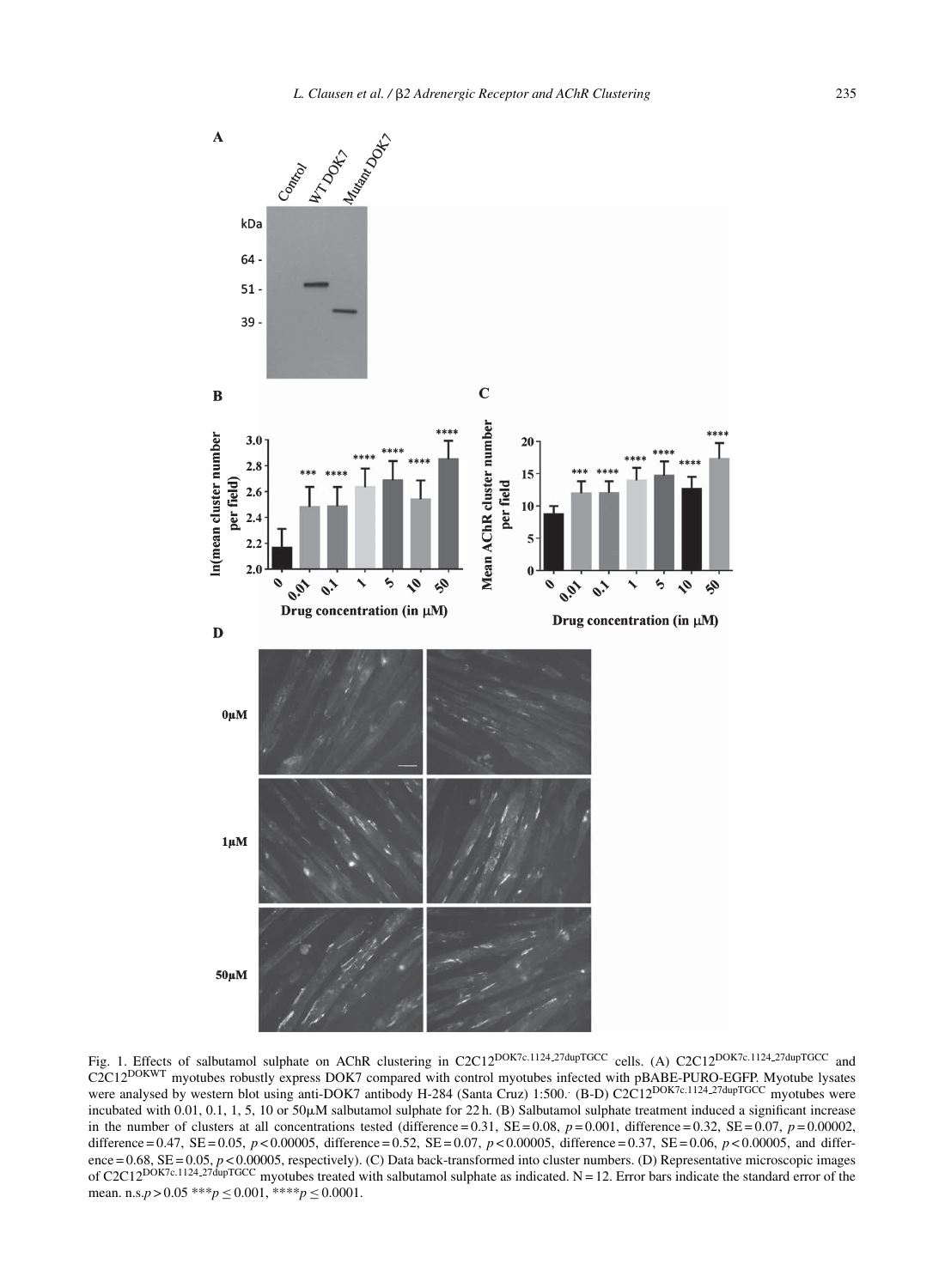the less marked increase in cluster number for the  $10\mu$ M salbutamol sulphate incubation. Therefore, the experiment was repeated, using both different batches of cells and virus. We also carried out experiments to determine levels of cell-surface AChR expression following incubation with salbutamol and saw no difference AChR cell-surface expression levels between wild type C2C12 cells, C2C12 cells expressing wild type or mutant DOK7 or in addition in the human muscle cell line TE671.

These experiments indicate that ADRB2 agonists have an effect on DOK7-mediated AChR clusters. The observed increase in the number of AChR clusters might be due to a stabilising effect of ADRB2 agonists on forming clusters. To explore this hypothesis in more detail, experiments on the stability of AChR clusters were conducted by studying the effects of salbutamol on dispersing clusters. C2C12 WT myotubes, where cluster formation can be induced by agrin, provides a suitable model for such experiments. Clusters induced by incubation with the soluble short C-terminal region of agrin are known to disperse following the removal of agrin. Accordingly, a reduction in cluster numbers over time was expected. A time course experiment was performed in which clusters were induced with 1:500 dilution of soluble short rat agrin for 16 h. Agrin was removed, and the cells were washed three times in differentiation medium. The cells were then left in differentiation medium for 6, 12 or 22 h, and the number of clusters were compared to cells fixed and stained directly after 16 h of agrin treatment ('0h'). The results confirmed significant dispersal of AChR clusters in a timedependent manner (6h: *p* = 0.02, 12h: *p* = 0.001, and 22h: *p* < 0.00005) (Fig. 2). After 22 h, only very few clusters remained and images of myotubes resembled those from the 'no agrin' control condition.

To investigate whether salbutamol has an effect on dispersing clusters, cells were incubated with 0, 1, 10 or 50  $\mu$ M salbutamol sulphate after agrin wash-off and left in the respective treatment solution for 6, 12 or 22 h. For each treatment duration, the cluster number for salbutamol treated cells was compared to the number for untreated cells ( $0 \mu$ M'). The results show that 6 h after agrin-wash off, significantly more clusters remained on myotubes incubated with salbutamol (*p* = 0.03, *p* = 0.0006, and *p* = 0.02, respectively; no agrin control:  $p < 0.00005$ ) (Fig. 3). Salbutamol had a similar effect on clusters 12 h after agrin wash-off (*p* > 0.99, *p* < 0.00005, and *p* = 0.98, respectively; no agrin control:  $p < 0.00005$ ) and 22 h after agrin wash-off (*p* > 0.99, *p* < 0.00005, and

 $p = 0.98$ , respectively; no agrin control:  $p < 0.00005$ ). The most likely explanation for these results is that ADRB2 agonists increase the stability of AChR clusters.

To confirm that this effect is mediated through ADRB2 signalling, the experiment was repeated in the presence of the ADRB2 inhibitor ICI-118,551 (Enzo Life Sciences, Inc.). AChR clusters were induced by incubation of C2C12 WT myotubes with soluble agrin overnight and left to disperse for 6, 12 or 22 h. For each treatment duration, the number of AChR clusters for salbutamol-treated cells was compared to the cluster number for untreated cells ( $0 \mu$ M'). In the presence of  $1 \mu$ M ICI-118,551, salbutamol sulphate  $(1, 10 \text{ or } 50 \mu\text{M})$  did not have an effect on the number of AChR clusters after agrin-wash off (6h: *p* = 0.47, *p* = 0.47, and *p* = 0.3, 12h: *p* = 0.06, *p* > 0.99, and *p* = 0.08, and 22h: *p* > 0.99, *p* > 0.99, and *p* > 0.99) (Fig. 4).

#### **DISCUSSION**

As opposed to gene therapy approaches which aim at curing genetic diseases and may find application in the more distant future, drug delivery systems can provide life-changing symptomatic treatment for patients. In order to be able to tailor effective drug treatment for an inherited condition it is of great importance to understand the molecular mechanisms that underlie the disease and the effects a compound has on the disease pathology. Despite some striking recent advances, CMS remains one of few genetic diseases of muscle for which effective drug therapy is available. This is largely due to the detailed understanding of the functioning of the NMJ and the effects of mutations that cause its dysfunction.

The current study aimed at investigating ADRB2 agonists as therapy for disorders of neurotransmission. The effects of the ADRB2 agonist salbutamol on AChR clustering were explored in C2C12 cultures. By studying AChR clusters that form 'postsynaptically' on C2C12 cultures, one can mimic some of the key events that take place at the neuromuscular synapse. Under physiological conditions, AChR clusters form on the muscle as a result of a complex signalling cascade, in which agrin, MuSK and DOK7 are key molecules. *In vitro*, the presynaptic side and extracellular matrix components of the synaptic cleft are missing, and the complex crosstalk beween the pre- and post synaptic sides of the synapse, which is crucial for synaptic integrity cannot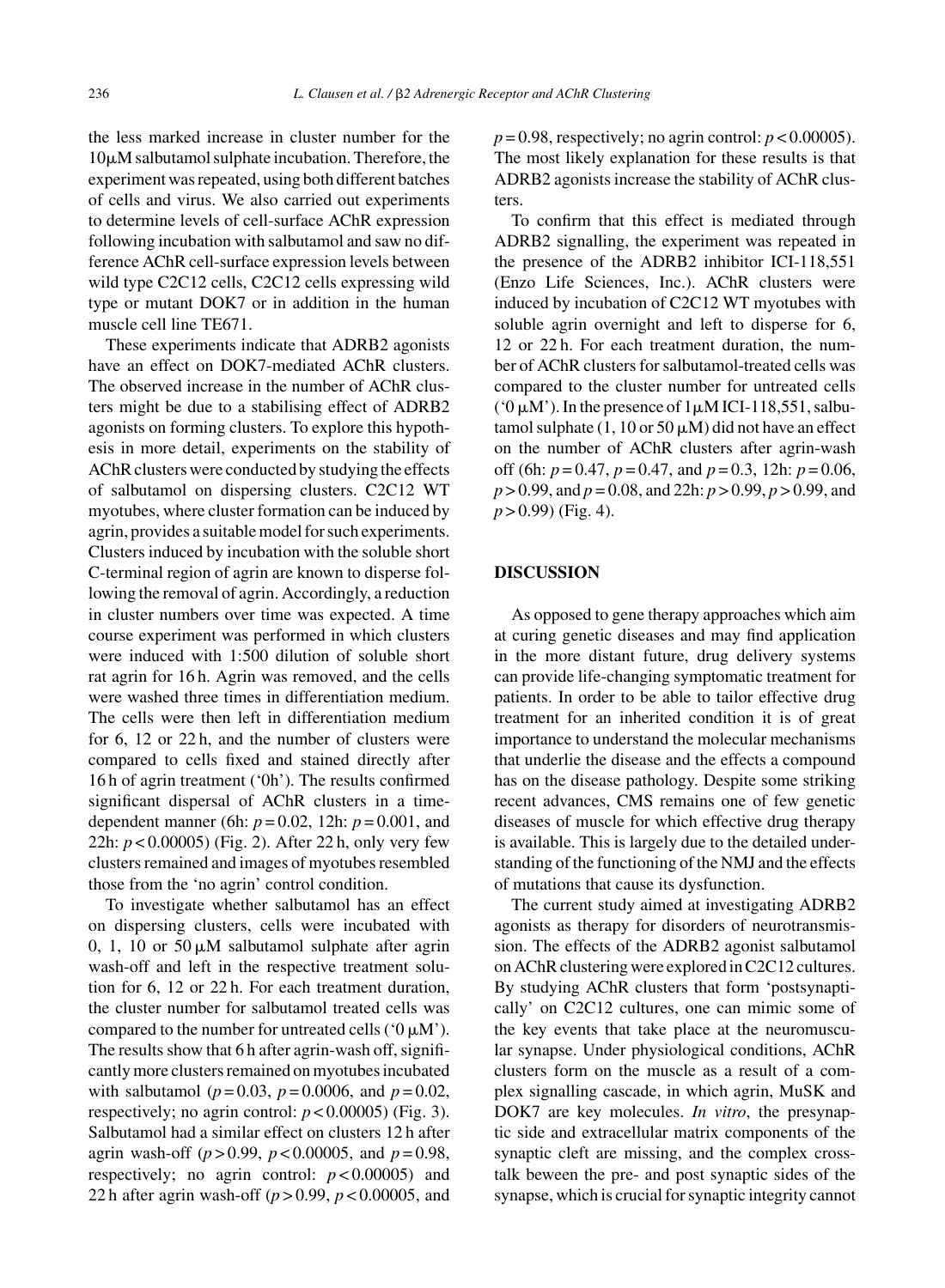

Fig. 2. Dispersal of AChR clusters in C2C12 WT cells as a result of agrin wash-off. After incubation with soluble short rat agrin, cells were washed to remove agrin and left for 0, 6, 12 or 22 h in differentiation medium for dispersal of AChR clusters. (A) The number of AChR clusters was significantly reduced in a time-dependent manner (6h: difference =  $0.77$ , SE =  $0.19$ ,  $p = 0.02$ , 12h: difference =  $1.51$ , SE =  $0.21$ ,  $p = 0.001$ , and 22h: difference = 2.66, SE = 0.21,  $p < 0.00005$ ) (B) Data shown in A back-transformed into cluster numbers. (C) Representative microscopic images of cells acquired  $0, 6, 12$  and  $22$  h after agrin wash-off. Scale-bar=50 $\mu$ m. Error bars indicate the standard error of the mean. N = 3 (6 and 22 h), N = 2 (0 and 12 h).  $* \le 0.05$ ,  $***p \le 0.001$ ,  $***p \le 0.0001$ .

take place. Moreover, the structures formed around the AChR clusters on the myotubes lack the complexity of a fully matured synapse, and the C2C12 model system for study does not allow for the very long term application of salbutamol. Nevertheless, AChR cluster formation in C2C12 myotubes has proved an effective model over many years for the study of postsynaptic signalling events.

Our results provide tangible evidence that ADRB2 agonists directly affect proteins located at the postsynaptic side of the NMJ. It was shown that salbutamol significantly increases the number of clusters that form on C2C12 myotubes overexpressing mutant DOK7. Salbutamol appears to be beneficial to neuromuscular disorders characterised by disruption of the endplate structure, such as MUSK/DOK7/COLQ CMS or even MuSK antibody positive myasthenia gravis. Salbutamol sulphate taken in oral tablets at 4–8 mg once or twice daily may reach serum concentrations around 100 ng/ml ( $\sim$ 0.5 µM) with a

relatively short half-life of a few hours [21] although this will vary between individuals. Therefore, experiments were performed to explore whether salbutamol has a stabilising effect on the postsynaptic structure. The results are in line with the model proposed by Joshua Sanes and colleagues, suggesting that synaptic maturation and maintenance is regulated by positive and negative nerve-derived signals [22] (Fig. 5). Numerous studies have demonstrated a destabilising effect of ACh, which appears to be counteracted by agrin signalling. In line with the results presented by Lin et al. (2005) [23], it could be shown that agrin-induced AChR clusters disperse in a timedependent manner if agrin is removed. However, in the presence of salbutamol significantly more clusters remained. In additional experiments (data not shown) salbutamol did not induce the formation of clusters in the absence of agrin. Therefore, induction of as yet unidentified subsynaptic pathways by the ADRB2 agonists act as a positive signal to maintain stability of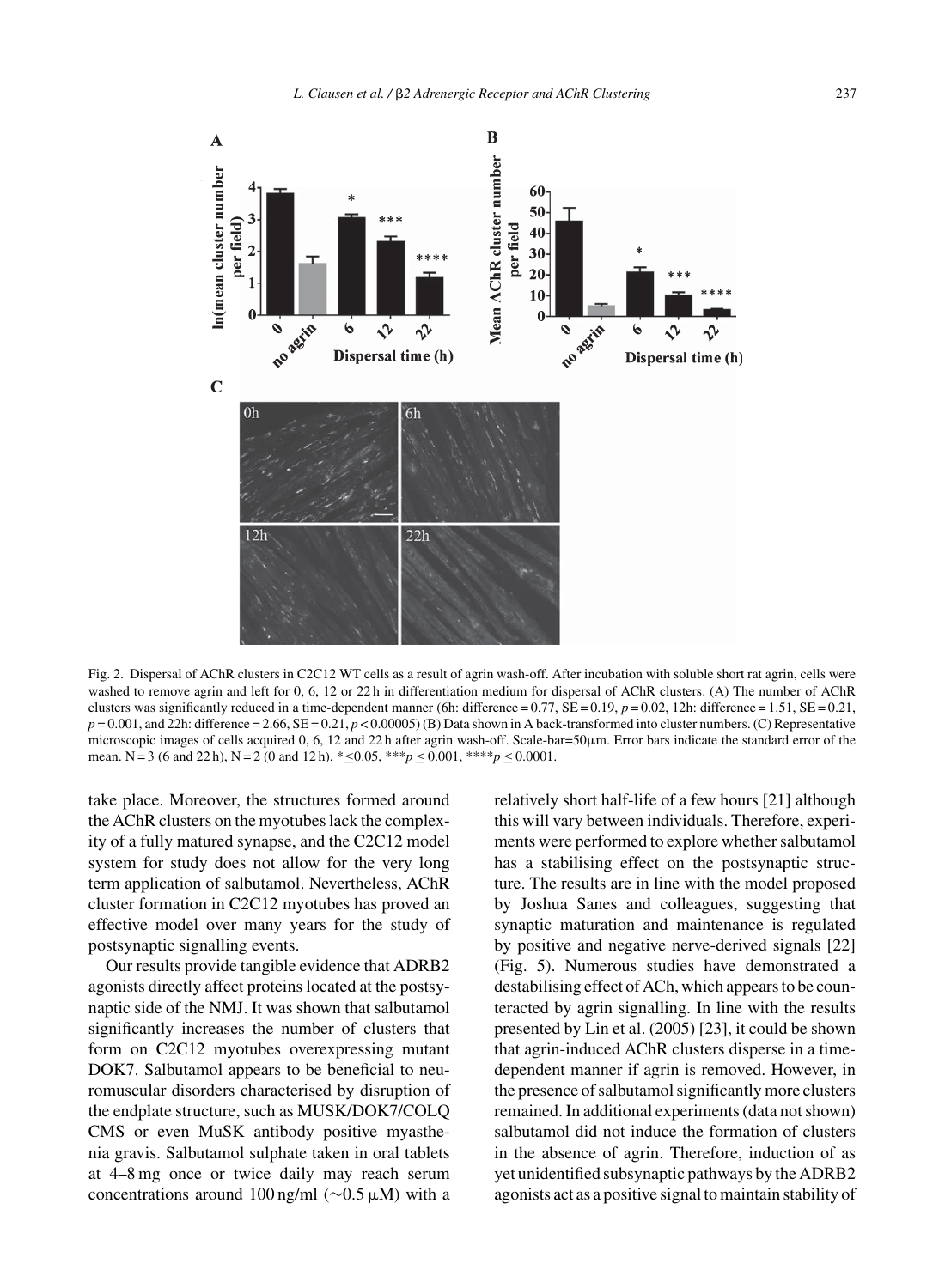

Fig. 3. Effects of salbutamol on AChR clusters after agrin wash-off. (A) Clusters were induced by incubation of myotubes with 1:500 soluble short rat agrin. After agrin was removed, AChR clusters were left to disperse for 6, 12 or 22h in the absence or presence of 1, 10 or  $50\mu$ M salbutamol sulphate. Significantly more clusters remained in salbutamol treated cells after a dispersal time of 6 h (difference =  $0.2$ , SE =  $0.07$ ,  $p = 0.027$ , difference = 0.27, SE = 0.07,  $p = 0.0006$ , and difference =  $0.2$ , SE =  $0.07$ ,  $p = 0.02$ , respectively; no agrin control: difference =  $3.92$ ,  $SE = 0.43$ ,  $p < 0.00005$ ), 12 h (difference =  $0.08$ , SE = 0.11, *p* > 0.99, difference = 0.49, SE = 0.1, *p* < 0.00005, and difference = 0.11,  $SE = 0.11$ ,  $p = 0.98$ , respectively; no agrin control: difference = 1.01,  $SE = 0.16$ ,  $p < 0.00005$ ) and 22 h (difference = 0.08,  $SE = 0.11$ ,  $p > 0.99$ , difference = 0.49,  $SE = 0.1$ ,  $p < 0.00005$ , and difference = 0.11,  $SE = 0.11$ ,  $p = 0.98$ , respectively; no agrin control: difference =  $1.01$ , SE =  $0.16$ ,  $p < 0.00005$ ). (B) Data shown in A back-transformed into cluster numbers.  $N = 3$  $(6 \text{ and } 22 \text{ h})$ ,  $N = 2$  (12 h). Error bars indicate the standard error of the mean. n.s. $p > 0.05$ ,  ${}^*p \le 0.05$ ,  ${}^{**}p \le 0.01$ ,  ${}^{**}p \le 0.001$ , \*\*\*\**p* ≤ 0.0001.

AChR clusters on the membrane. A stabilising effect of salbutamol on motor endplate structures could also underlie the beneficial effects of ADRB2-treatment observed in patients with severe AChR deficiency due to mutations in*CHRNE*[24]. In these patients, the initial beneficial response to cholinesterase inhibitors is not always maintained with its longer-term use, which may be caused by a destabilising effect of enhanced ACh signalling on the postsynaptic muscle membrane. It was demonstrated that the addition of salbutamol or ephedrine to chronic treatment with pyridostygmine caused a robust improvement in the treatment response [24].

The results on the effects of ADRB2 agonists on AChR clustering are in line with recent finding on the effects of salbutamol in a mouse model of MuSK



Fig. 4. Blocking of the effects of salbutamol on AChR clusters after agrin wash-off by inhibition of ADRB2 s. (A) C2C12 WT myotubes were incubated with short rat agrin overnight. After agrin wash-off, AChR clusters were left for dispersal for 6, 12 or 22 h, during which myotubes were incubated with a mix of 0, 1, 10 or  $50\mu M$  salbutamol sulphate and  $1\mu$ M ICI-118,551. The ADRB2 inhibitor abolished the stabilising effect of salbutamol on AChR clusters and no difference occurred between salbutamol-treated and untreated cells (6h: difference =  $0.08$ , SE =  $0.06$ ,  $p = 0.47$ , difference =  $0.08$ , SE =  $0.06$ ,  $p=0.47$ , and difference = 0.09, SE = 0.06,  $p=0.3$ , 12h: difference =  $0.23$ , SE =  $0.1$ ,  $p = 0.06$ , difference =  $0.03$ , SE =  $0.1$ ,  $p > 0.99$ , and difference = 0.22, SE = 0.1,  $p = 0.08$ , and 22h: difference =  $0.06$ , SE =  $0.11$ ,  $p > 0.99$ , difference =  $0.04$ , SE =  $0.11$ ,  $p > 0.99$ , and difference = 0.04,  $SE = 0.11$ ,  $p > 0.99$  (B) Data shown in A back-transformed into cluster numbers.  $N = 3$  (6 h),  $N = 2$ (12 h and 22 h). Error bars indicate the standard error of the mean.  $n.s.p > 0.05$ .



Fig. 5. Regulation of postsynaptic stability by positive and negative signals. Agrin is a positive signal for AChR cluster stabilisation, while ACh induces dispersal. ADRB2 agonists might compensate for the partial loss of DOK7 signalling and exert a stabilising effect on the endplate structure.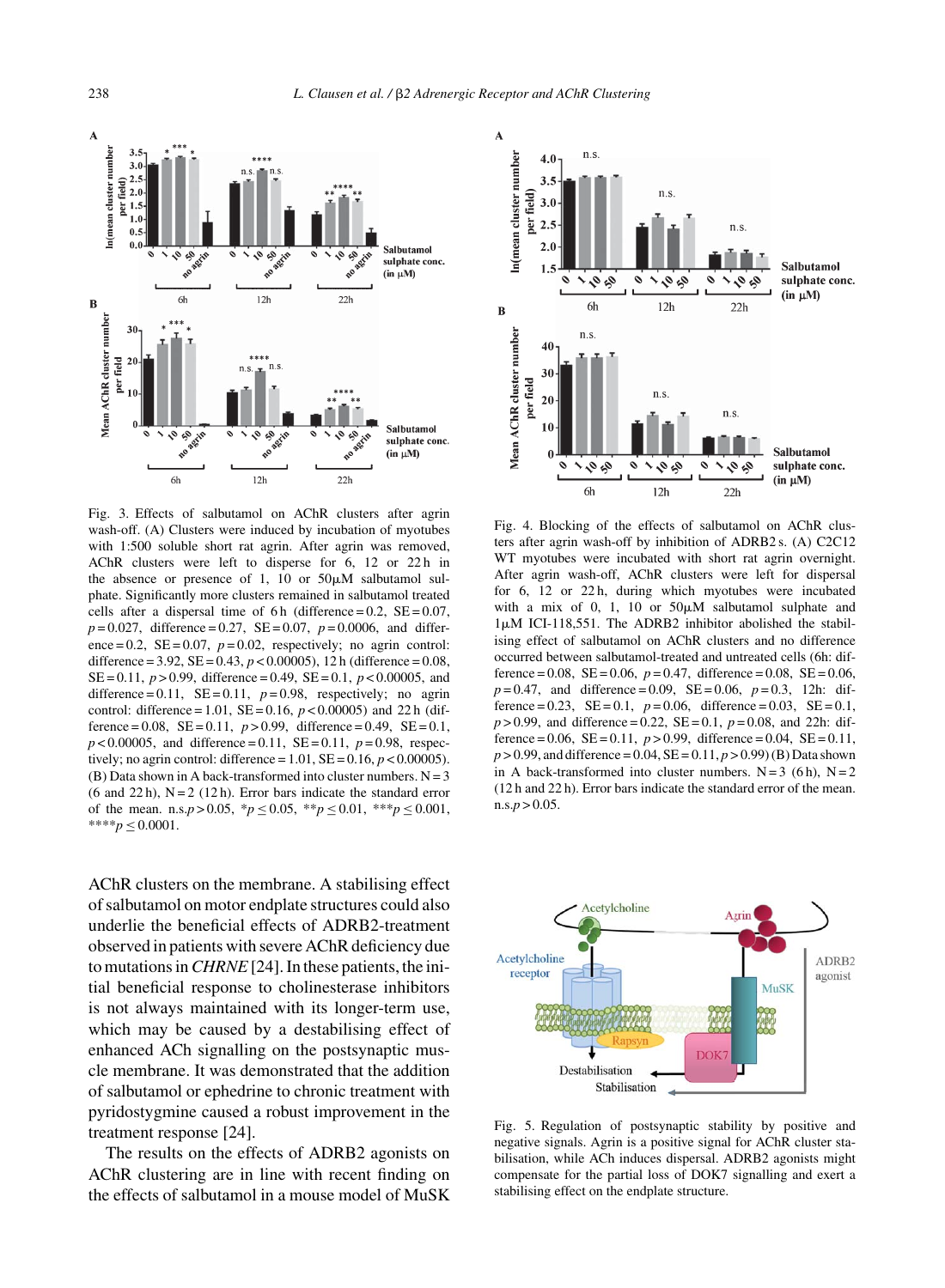MG [25]. Daily injections of mice with IgG from anti-MuSK positive patients for a duration of two weeks induced whole-body muscle weakness. Sections of the diaphragm muscles showed a reduction in the number of AChR-stained endplates per microscopic field, and endplates were fragmented into small AChR clusters. Mice treated with salbutamol during the injection period were significantly stronger and showed less fragmentation of AChR clusters. Alternative studies suggest that there is sympathetic innovation in the vicinity of the neuromuscular junction that contributes towards maintenance of synaptic structures and that ADRB2 agonists could be working through this system [26].

We saw no effect of salbutamol on MuSK tyrosine phosphorylation in cells overexpressing WT or mutant DOK7, or on phosphorylation of the  $AChR$   $\beta$  subunit (data not shown). This suggests that salbutamol is exerting its effects downstream from the AGRN-LRP4-MUSK-DOK7 complex and is unlikely to be acting directly on this pathway. A potential underlying mechanism could be that ADRB2 agonists are affecting the synaptic structure via the downstream cAMP-dependent protein kinase (PKA) type I signalling pathway. In response to adrenergic signalling, PKA activates the protooncogene tyrosine kinase SRC [27]. Src-family kinases play a role in the stabilisation of AChR clusters and transfection of mice soleus muscle with kinase-inactive Src constructs resulted in endplate fragmentation, characterised by the disassembly of AChR pretzels and disturbed topology of nerve terminals and synaptic nuclei [28]. Agrin-induced AChR clusters formed on myotubes from Scr and Fyn double mutant mice dispersed more quickly than clusters from control cells when agrin was remove [29].

Another potential mechanism could be a direct interaction of ADRB2-mediated PKA signalling with rapsyn. Recent studies suggested that AChR localisation and recycling is regulated by a complex of AChR, myosin Va and PKA type I [30]. It has been suggested that myosin-Va captures the recycling carriers for AChRs near the membrane and regulates the activation of PKA by capturing PKA and AChRs in a microdomain of subsynaptic cAMP [31]. Rapsyn may be responsible for accumulating PKA in proximity to the NMJ [32]. Alternatively, although we see no effect on AChR expression, cAMP signalling in response to ADRB2 activation could have an effect on transcription of other synaptic components at the NMJ. Some genes coding for proteins expressed at the NMJ, such as MuSK, possess a

cAMP response element (CRE)-like element in the promotor, and their expression is regulated by cAMP [33]. Thus there are many different sub-synaptic pathways that could be affected by ADRB2 signaling. In CMS patients with mutations in DOK7 restoring impaired synaptic function through treatment with salbutamol or ephedrine is a gradual process that can take many months, and this would be in accordance with the lack of an immediate direct input into signaling from AGRN-LRP4-MUSK-DOK7 but rather on other factors that contribute to synaptic stability. In turn, the relatively modest immediate affect we see in increasing numbers of clusters for mutant DOK7 as opposed to the increase in cluster numbers that would be required to restore function to the levels obtained for wild type DOK7 suggest a gradual but sustained effect on the postsynaptic environment.

Our findings here show that ADRB2 agonists do affect the postsynaptic AChR clustering *in vitro*. Further research is required to decipher the precise mechanisms underlying the effects on AChR cluster formation and stability which is likely to involve the complex interaction with kinase pathways involved in AChR aggregation. The AChR clustering experiments conducted here should provide a useful framework for future studies

# **ACKNOWLEDGEMENTS INCLUDING SOURCES OF SUPPORT**

Supported by Muscular Dystrophy Campaign Studentship RA3/839 and MRC Programme Grant MR/M006824.

# **CONFLICT OF INTEREST**

The authors have no conflict of interest to report.

#### **REFERENCES**

- [1] Engel AG, Shen XM, Selcen D, Sine SM. Congenital myasthenic syndromes: Pathogenesis, diagnosis, and treatment. The Lancet Neurology. 2015;14(4):420-34. doi:10.1016/S1474-4422(14)70201-7
- [2] Parr JR, Andrew MJ, Finnis M, Beeson D, Vincent A, Jayawant S. How common is childhood myasthenia? The UK incidence and prevalence of autoimmune and congenital myasthenia. Archives of Disease in Childhood. 2014;99(6):539-42. doi:10.1136/archdischild-2013-304788
- [3] Finlayson S, Beeson D, Palace J. Congenital myasthenic syndromes: An update. Practical Neurology. 2013;13(2):80- 91. doi:10.1136/practneurol-2012-000404